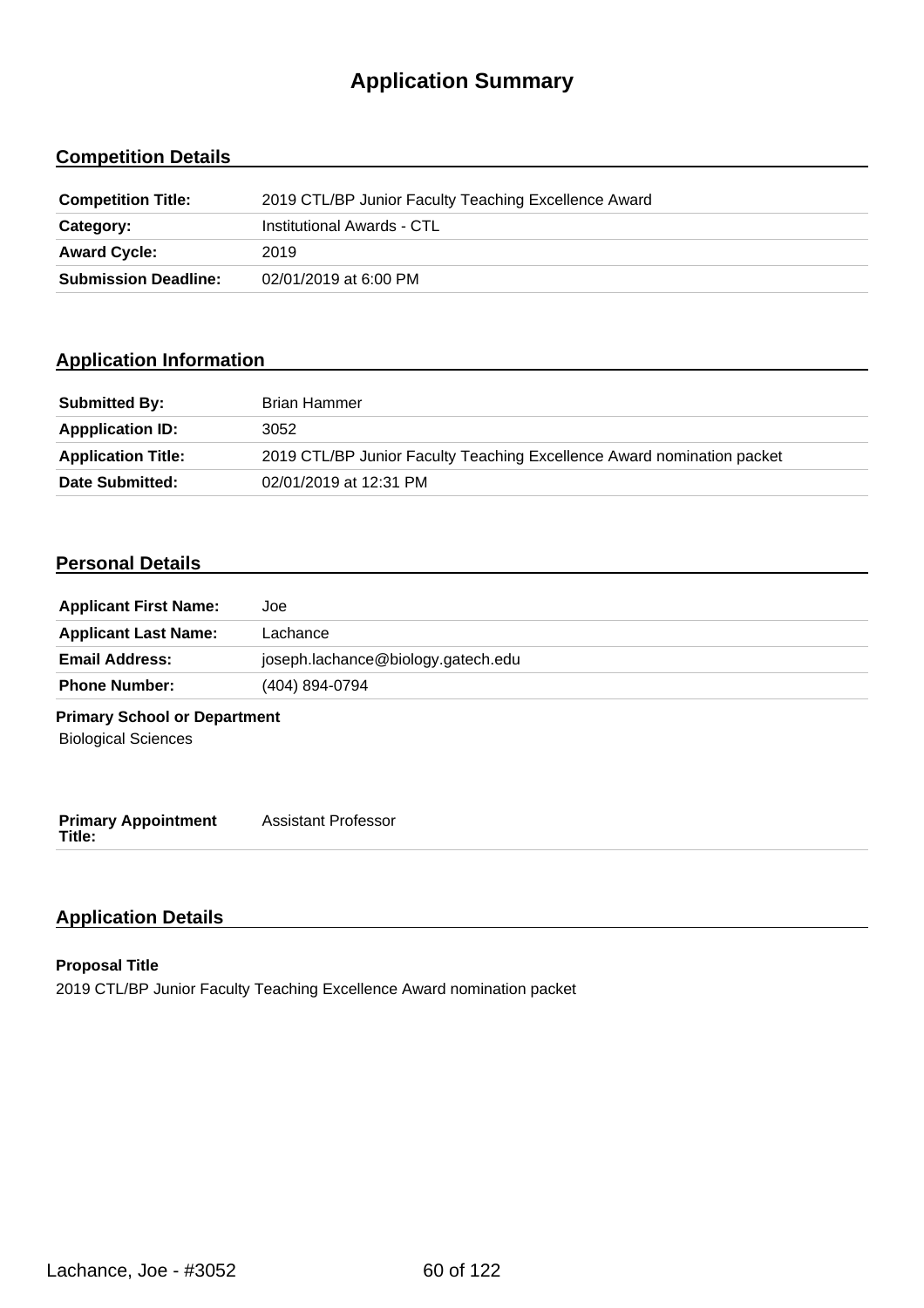

**School of Biological Sciences** Atlanta, Georgia 30332-0230 USA Phone: (404) 385.7701 Email: bhammer@gatech.edu

January 31, 2019

#### **RE: Joe LaChance – CTL/BP Junior Faculty Teaching Excellence Award nomination**

It is my pleasure to nominate Dr. Joe Lachance, an Assistant Professor in the School of Biological Sciences, for the CTL/BP Junior Faculty Teaching Excellence Award.

Joe is a unique teacher and mentor of students outside and in the classroom. His informal conversational style and friendly demeanor put his students at ease and create an environment where students are respected, questions are encouraged, and learning occurs. His innovative and practical course activities prepare his mentees for success beyond the doors of Georgia Tech.

Joe is a Class of 1969 Teaching Fellow whose deploys a diverse array of strategies in his classroom, by complementing white board instruction with topical case studies and lively demonstrations. He also delights in developing and using fun, innovative hands-on activities in class. For example, students learn game theory by competing in a contest as either a Hawk or Dove in BIOL 2400 Mathematical Models in Biology. In BIOL 3600 Evolutionary Biology, students review the semester's material with an end of the semester festival of films they create themselves. Testimonials speak of Joe as a teacher who genuinely cares about each student, makes time to listen, and adjusts instruction for diverse needs. Joe Lachance is unabashedly passionate about teaching, and students notice.

Joe is also a talented genomic researcher who is particularly adept at articulating how, and showing why, the methods presented and used in the classroom and lab are relevant to the world around us. His obsession with this connection between campus and the broader community erupts in his courses where classroom activities apply concepts in class to "real world" and even "out of this world" challenges. Students in Joe's BIOL 2400 course develop a math model to determine the genetic diversity needed by founders to establish a successful human population on a new planet. Like the diverse assemblage of students in his own research group, those in all of his courses are called upon to harness real-world "big data" to approach modern problems. The effort to keep his courses relevant and the content fresh is appreciated by his students and apparent by his impressive CIOS scores.

Finally, Joe's global view extends beyond campus to a varied set of outreach activities. He communicates with and trains aspiring researchers in the FOCUS program, at Clark Atlanta, and as a member of a consortium called MADCaP, which seeks to address high cancer rates in African populations. Likewise, his own lab is comprised of a diverse group of talented young researchers thriving, in part, due to Joe's attention to the unique talents of each mentee. Joe is truly passionate about his opportunities to teach, this is not simply a job to him.

The CTL/BP Junior Faculty Teaching Award is given to recognize excellent teaching and educational innovation – Joe Lachance is an excellent choice.

Sincerely,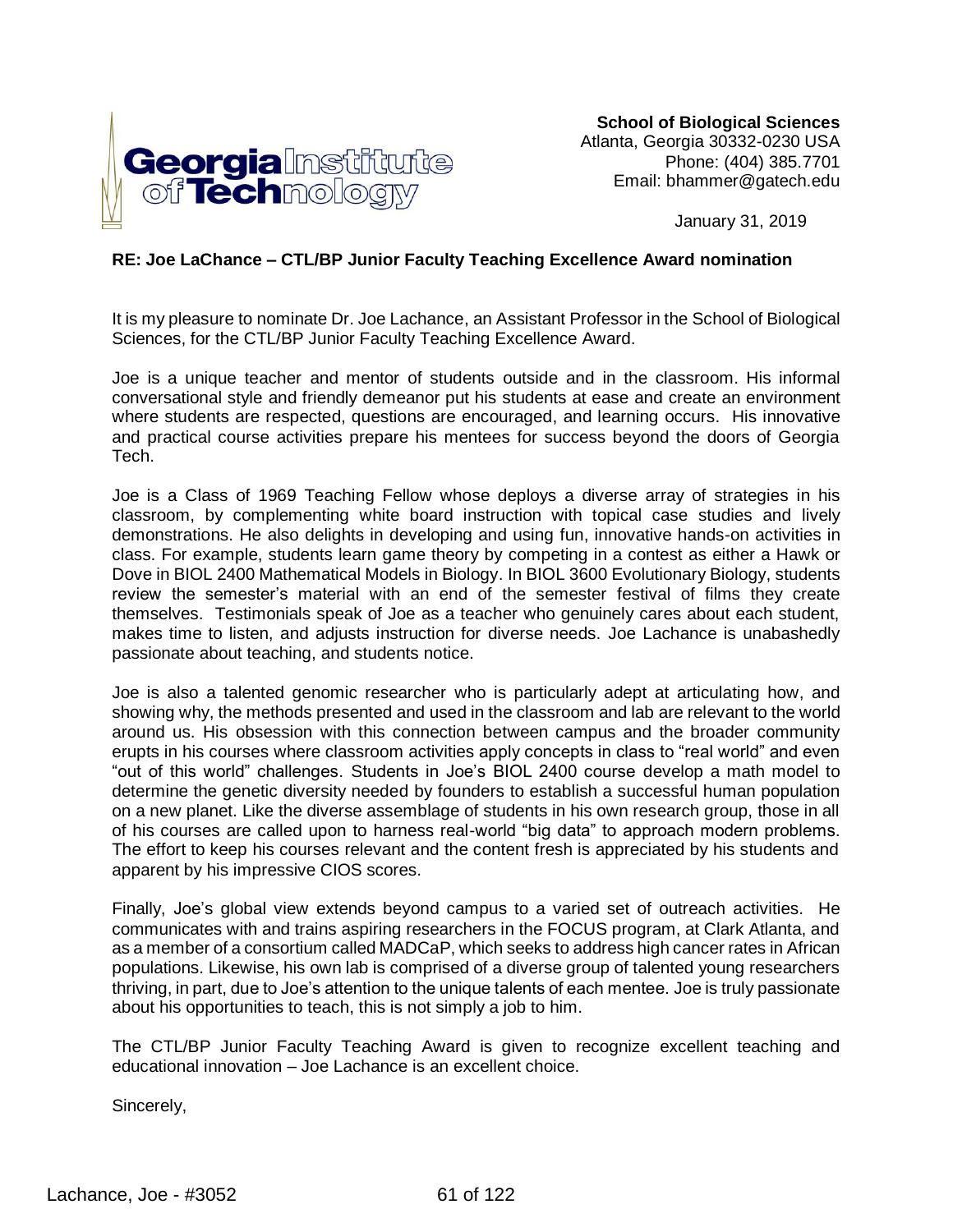$\mathscr{P}$ 

J. Todd Streelman Professor & Chair School of Biological Sciences Petit Institute for Bioengineering and Bioscience Georgia Institute of Technology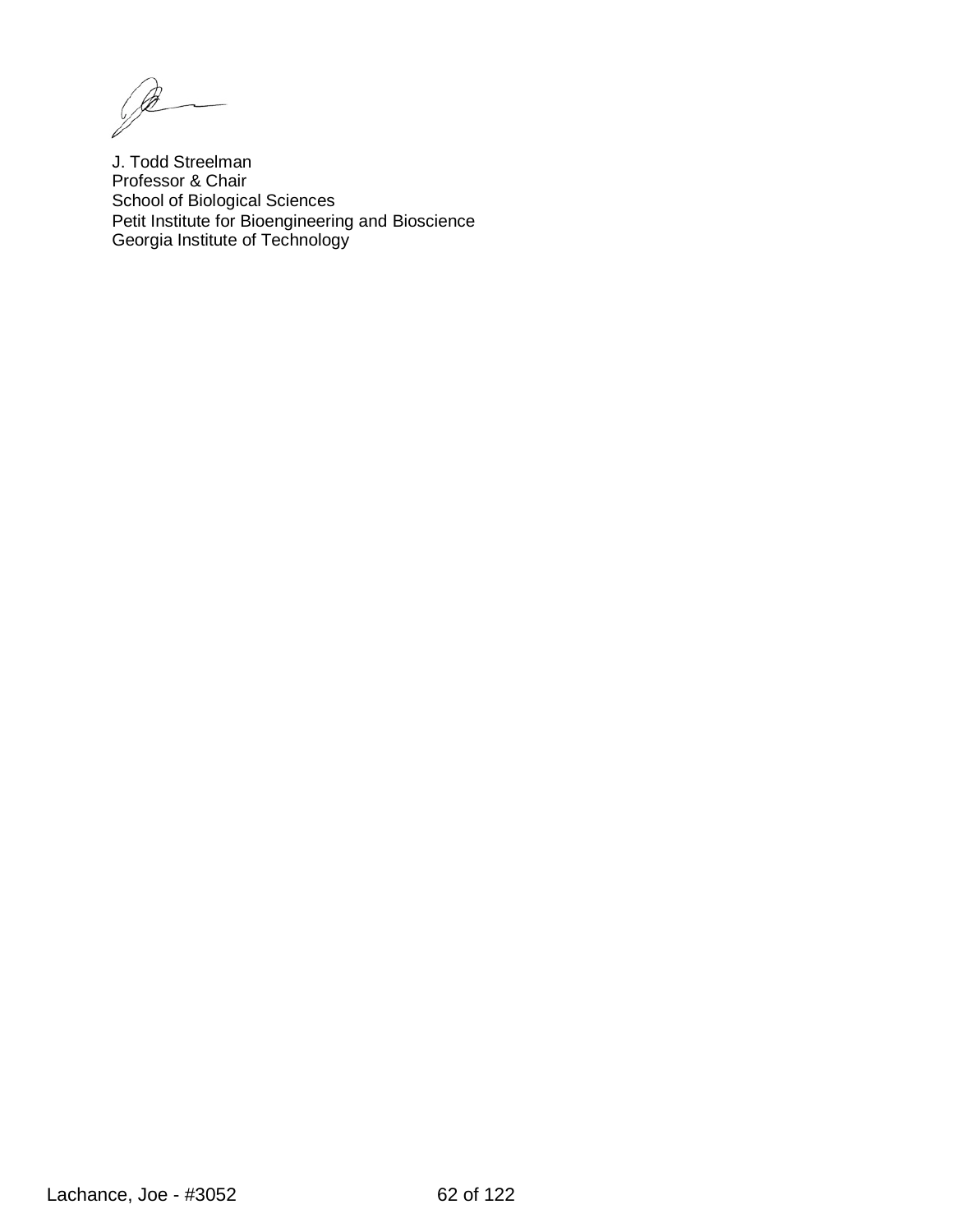## **Reflective statement on teaching**

My goal in teaching is to foster independence and critical thinking in students. These skills will last long after classes end and they will serve students well into the future. In addition, these skills are central to understanding science as a process rather than just a collection of facts. My teaching is motivated by a desire to share my enthusiasm for population genetics and other topics in biology. As a Class of 1969 Teaching Fellow at Georgia Tech I have benefitted greatly from discussions with my peers, and I am continually refining how I approach teaching.

#### **Integrative, hands-on learning**

My primary role as a teacher is to facilitate student learning. Because different students have different learning styles, I make an effort to make accommodate multiple perspectives. Often this involves integrating lectures with discussions of the primary literature and in-class activities. An important aspect of my teaching involves active learning exercises using computer simulations or analysis of real-world genetic data. These empirical datasets are sometimes messy and complex, and this requires students to apply critical thinking when generating results, as opposed to just applying techniques by rote.

### **Examples of in-class activities**

### Mathematical Models in Biology - BIOL 2400

One way that I have incorporated active learning into the classroom was by organizing an iterated hawk-dove tournament. Each round of this game involved pairs of students choosing either to adopt either an aggressive "hawk" strategy or adopt a cooperative "dove" strategy. Student scores were then increased or decreased depending on which pair of strategies were chosen. Over the course of the tournament students adapted to the behaviors of their classmates. Not only was this a fun exercise, but the evolving strategies that arose were evidence that every student had gained a deep understanding of game theory.

#### Human Evolutionary Genetics - BIOL 4803/8803

Many of my in-class activities involve analysis to big data. One example of this was an exercise that required students to integrate genetic information from multiple online databases. First, students found genetic variants that are associated with different diseases using the NHGRI-EBI GWAS Catalog. Next, students used the UCSC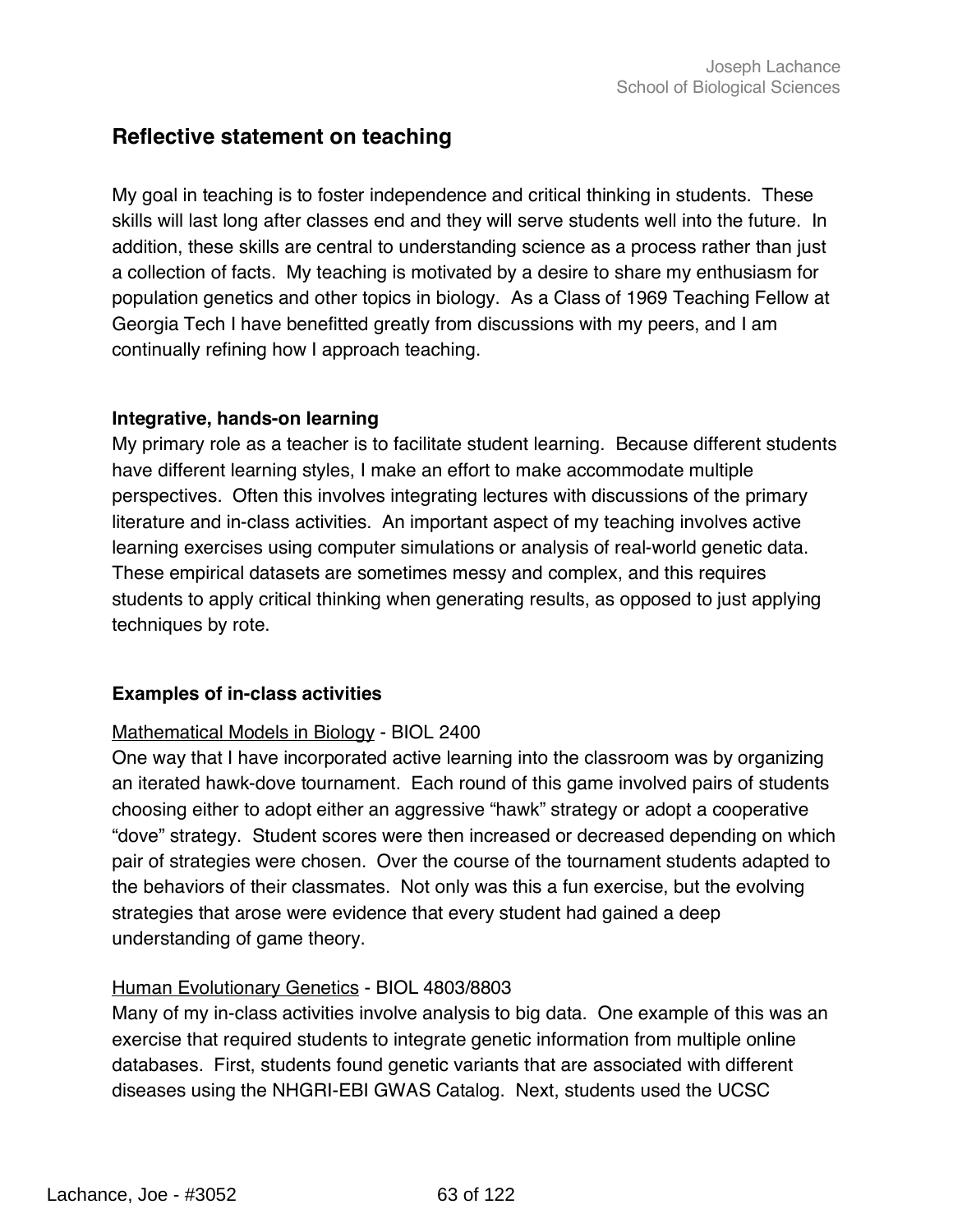Genome Browser to obtain functional annotations for each disease-associated locus. Finally, the Geography of Genetic Variants browser was used to determine which disease-associated loci have large allele frequency differences across human populations, i.e. disease loci that are potential targets of natural selection. By combining information from each of these databases students were able to generate novel hypotheses about the evolution of hereditary disease risks. Many students went on to use these online databases in their own undergraduate and graduate research.

#### Introduction to Evolutionary Biology - BIOL 3600

The Society for the Study of Evolution holds an annual film festival as part of its yearly conference. Using this as a template, I organized an evolution-themed festival at Georgia Tech for students in BIOL 3600. Over the course of the semester students produced short videos as group projects to illustrate different concepts in evolutionary biology. During the penultimate class of the semester we held a film festival (complete with popcorn, ballots, and a small trophy for the top film). This activity was a chance for students to showcase their knowledge and creativity, and it also served as an alternative way to review material that would appear on the final exam.

#### **Respect for students**

I believe that it is important to foster an environment where students are comfortable expressing their solutions to scientific problems. One way I do this is by keeping my classes as conversational as possible. By fostering a comfortable environment, a good balance can be struck between brainstorming sessions and critical appraisal where ideas must be vigorously defended.

#### **Mentorship outside the classroom**

An important aspect of my teaching and mentoring involves being accessible to students. These one-on-one and group meetings maximize learning and they are a great way for introverted students to open up. It is clear that a "one size fits all approach" to mentoring is suboptimal. Instead, I make every effort to consider the personality and goals of each individual trainee. I also believe that engagement with the larger scientific community is an important aspect of training. With this in mind, I encourage students to attend scientific meetings and workshops, and I set aside enough resources for this to be a common occurrence. It has been a great pleasure to see members of my research group present their work in oral presentations at major international conferences. Ultimately, my role is to facilitate the intellectual and professional growth of each these students.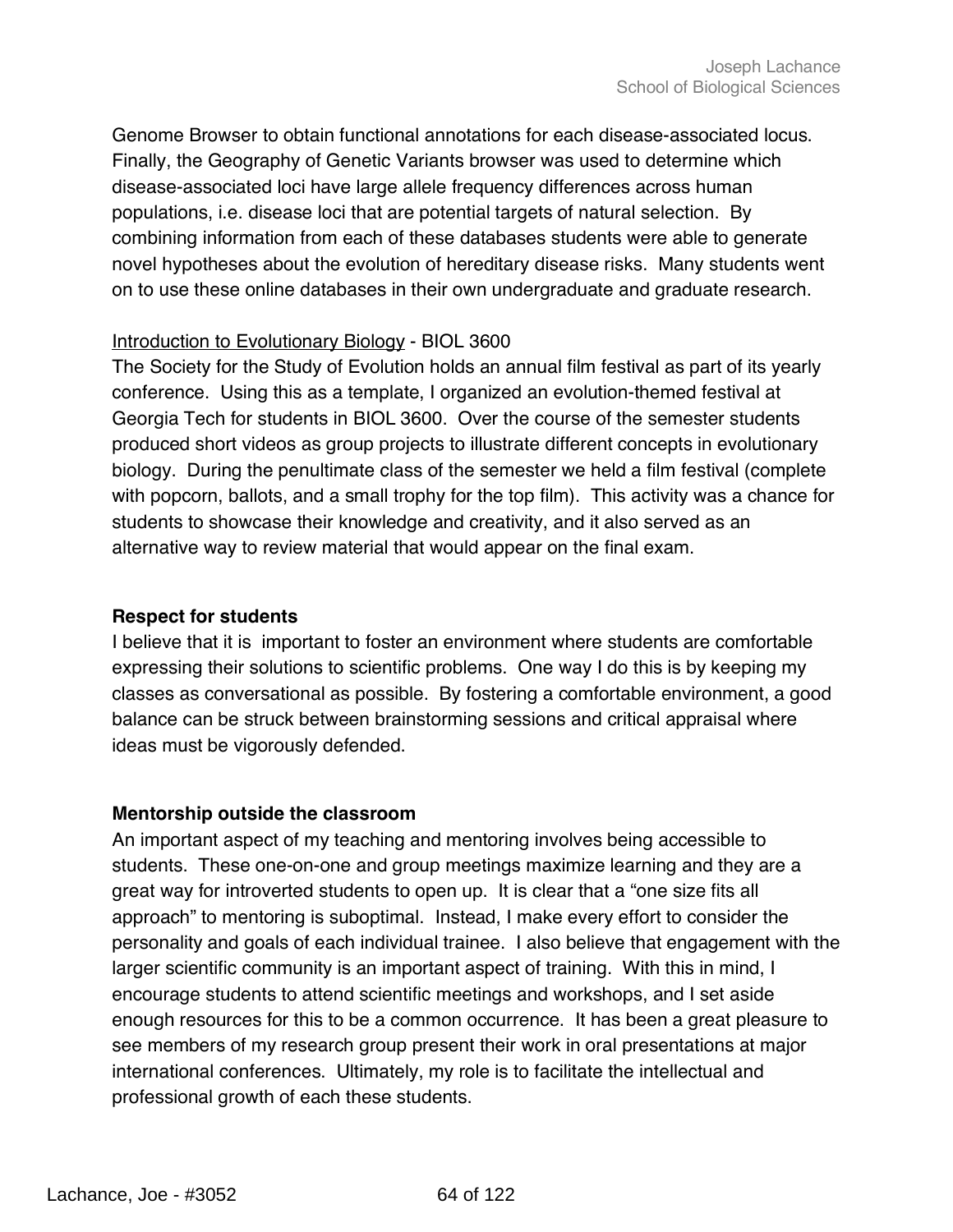## **Illustrations of teaching excellence and impact on student learning**

My commitment to teaching excellence extends from the classroom to mentorship of students in my research lab. Representative comments from students are shown below. These comments reveal my enthusiasm and respect for students, as well as the impact of my teaching on student learning.

#### **Student CIOS statements**

Mathematical Models in Biology - BIOL 2400

Spring 2015 (24 students) - CIOS overall effectiveness: 4.6

Spring 2016 (21 students) - CIOS overall effectiveness: 4.9

- *The lectures were done quite well. Having us follow along and answer questions on the problems we were working really facilitated learning.*
- *He was always so excited for class and was there to offer help 24/7.*
- *Dr. Lachance is very approachable and brings a lot of life to the course. It helped the course to be very fun.*
- *Really good intro to modeling in biology, the professors did a good job of connecting the models to topics students care about.*

#### Human Evolutionary Genomics - BIOL 4803/8803

Spring 2016 (16 students) - CIOS overall effectiveness: 5 (undergrad), 4.8 (grad) Fall 2017 (26 students) - CIOS overall effectiveness: 5 (undergrad), 4.97 (grad)

- *The instructor's concern for every student gaining the most from the class. He would take out time with each student during lab and he was able to deal with the various skill levels in the class. I was impressed!*
- *He was very enthusiastic and willing to help/answer questions. You couldn't ask for a teacher to be more into teaching, which is refreshing being at Tech.*
- *He is very engaging and excited about the material. He's great at explaining complex concepts.*
- *I learned a lot from the in-class exercises. It was really helpful to actually work with data.*

#### Introduction to Evolutionary Biology - BIOL 3600

Spring 2018 (49 students) - CIOS overall effectiveness: 4.7

- *I've never had a more enthusiastic professor in my life! Dr. Lachance truly made me eager to learn more about evolution, and he was so passionate about the subjects he was teaching. He tied in real-life examples and cutting-edge research to apply these situations to our daily lives.*
- *His enthusiasm for the course was inspiring and I really feel like I learned a lot from his lectures.*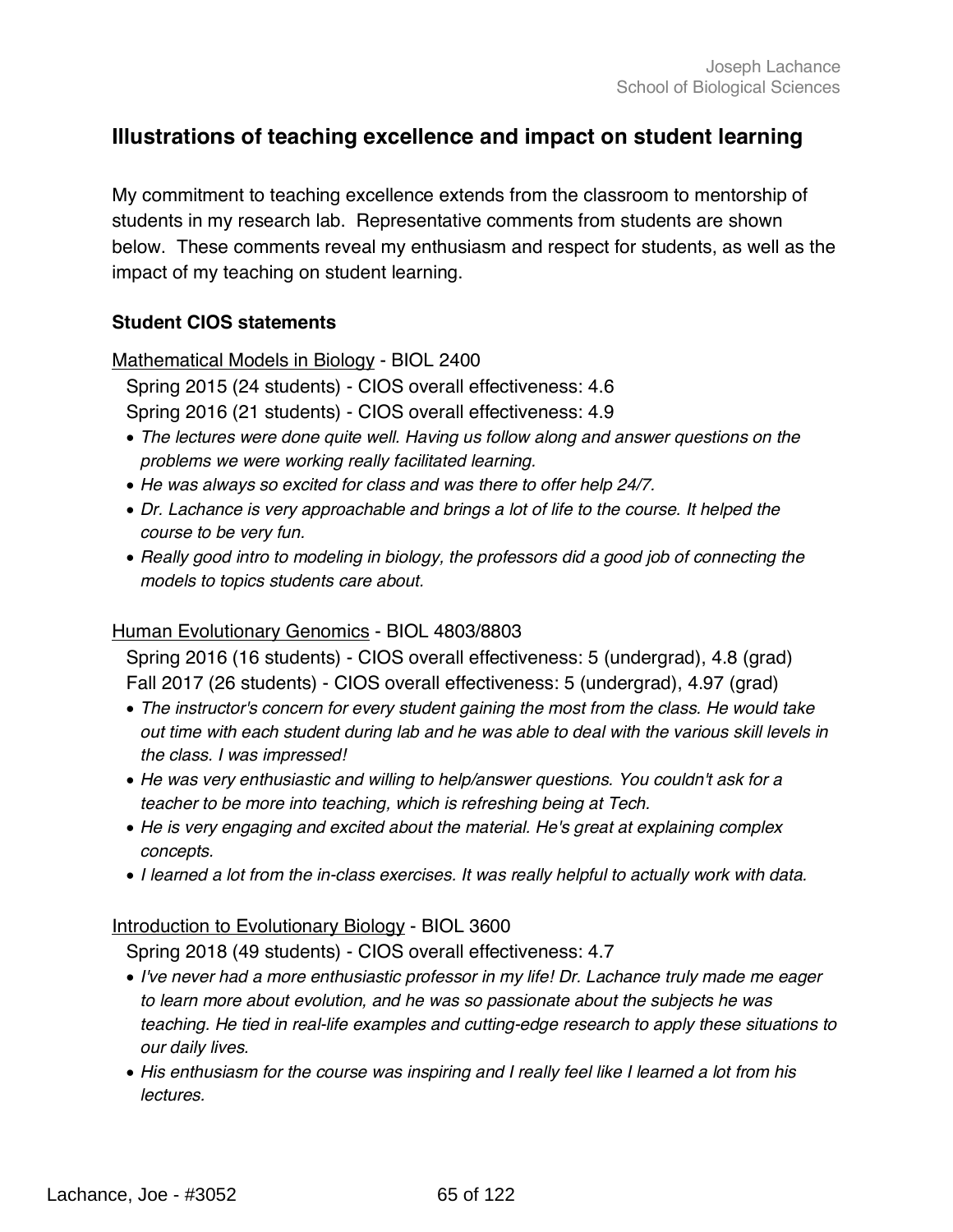### **Student success beyond the classroom**

An important part of my teaching includes mentoring undergraduate and graduate students in population genetics and computational biology. Quantitative skills gained by working in my lab have helped place students into PhD programs in biomedical informatics, public health positions at the CDC, and private sector jobs as data scientists. Notable achievements by these trainees include the following:

#### Undergraduate students - 12 total

- Kane Patel (2015-2016): 2<sup>nd</sup> author of a paper in *Genome Biology*, 2<sup>nd</sup> place poster award at the Georgia Tech research symposium, PURA award, ORISE fellow at the CDC
- Taylor Cooper (2015-2017): 2nd author of a paper in *Human Biology*, Cherry L. Emerson Research award, School of Biological Sciences Fast-Track to Research Scholar, SSE/BEACON Undergraduate Diversity in Evolution travel award

#### Masters students - 8 total

- Binbin Huang (2015-2016): Bioinformatics RA award (2x), Placed into a PhD program at Michigan State University
- Andrew Teng (2015-2016): 3<sup>rd</sup> author of a paper in *Genome Biology*, 4<sup>th</sup> author of a paper in *Cancer Research*, NIH/NCI summer internship in genetic epidemiology, bioinformatics RA award (2x), placed into a PhD program at the University of Washington

#### Doctoral students - 3 total

- Melanie Quiver (2015-present): NIH T32 training grant fellowship, 2nd place poster award at AISES 2015, Jackson Lab short course travel award, Summer Internship for Indigenous Peoples in Genomics fellowship, American Indian Education Fund fellowship, Reviewer's Choice award at ASHG 2017
- Michelle Kim (2015-2016): 1st author of a *Genome Biology* paper, selected to give a talk at SMBE 2017, session chair at ASHG 2018

#### **Impact and service**

I have also taught at the Summer Institute for Statistical Genetics, where my teaching scores were among the top 10% of all instructors. My outreach activities have been driven by the principle that education must be inclusive. This includes being a guest speaker for "Your Health Connection" on Clark Atlanta University's radio station and hosting multiple events for students who are from under-represented minorities as part of the FOCUS program. I have also trained researchers from Ghana, Nigeria, Senegal, and South Africa in bioinformatics and population genetics as a member of the MADCaP Network (https://www.madcapnetwork.org).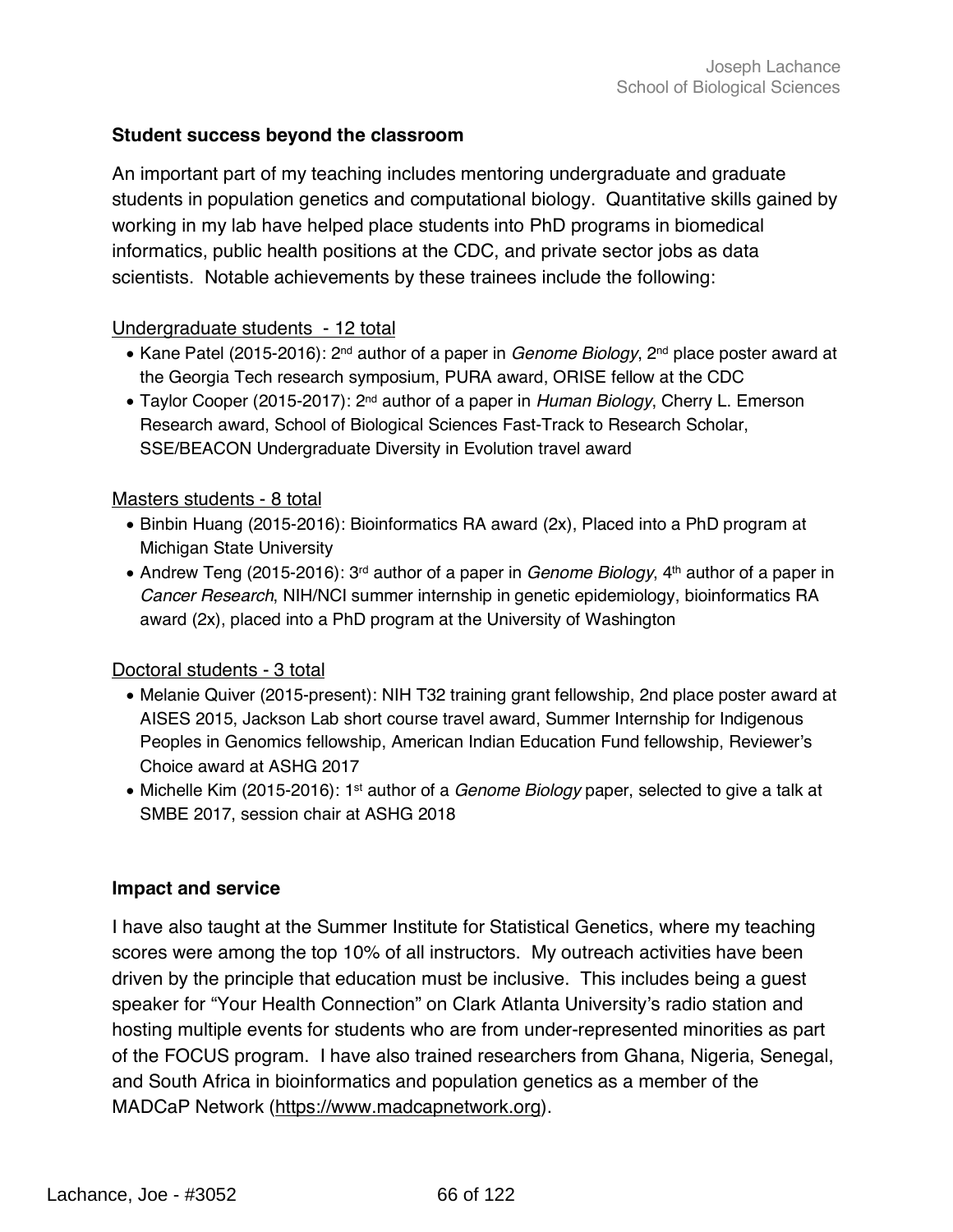

1/27/2019

Selection Committee CTL/BP Junior Faculty Teaching Excellence Award Center for Teaching and Learning Georgia Institute of Technology

Dear Selection Committee,

I am extremely pleased to write a letter of support for Dr. Joseph Lachance, regarding his nomination for CTL/BP Junior Faculty Teaching Excellence Award, 2019. I have known Dr. Lachance since he joined our department and became one of the faculties with the School of Biological Sciences. I have worked closely with Dr. Lachance in developing BIOL 3600/6600 Evolution course that we taught together in spring 2018. This class is required for all undergraduate biology majors, while some nonmajors and also graduate students choose to take this class too.

Dr. Lachance is unquestionably one excellent research scientist with broad intellectual interests and truly admirable intellectual abilities. He has shown equal passion for teaching and made many contributions to the overall educational quality of our School. One unifying theme in his teaching has been integration of in-class activities with other forms of teachings. This includes our evolution-themed film festival (BIOL 3600), organization a tournament where students competed against each other in simple hawkdove games for candy prizes (BIOL 2400), and weekly chances to play with real data in his human evolutionary genomics class (BIOL 4803/8803). Dr. Lachance always made effort to keep his students engaged and to promote their learning. In our Evolution class last spring he demonstrated the best teaching practices and shared his enthusiasm for research with all of our students. He always maintained student's interest in the new and challenging material, with interactive classroom practices and interesting problem solving activities. Dr. Lachance has shown wonderful results, with professionalism, dedication and care for his students. In addition both his graduate students and undergraduate students frequently praise his mentorship and teaching skills.

In conclusion, Dr. Lachance has shown great teaching qualities in both undergraduate and graduate teaching as well as in mentoring his research students and collaborators. I strongly believe that Dr. Lachance is a truly outstanding junior faculty at Georgia Tech and I would like to offer my best recommendation for this prestigious award. If you should have any further questions on this wonderful candidate, please do not hesitate to call me at (404) 385-6885 or contact me via email: [mirjana.brockett@biology.gatech.edu](mailto:mirjana.brockett@biology.gatech.edu) Thank you.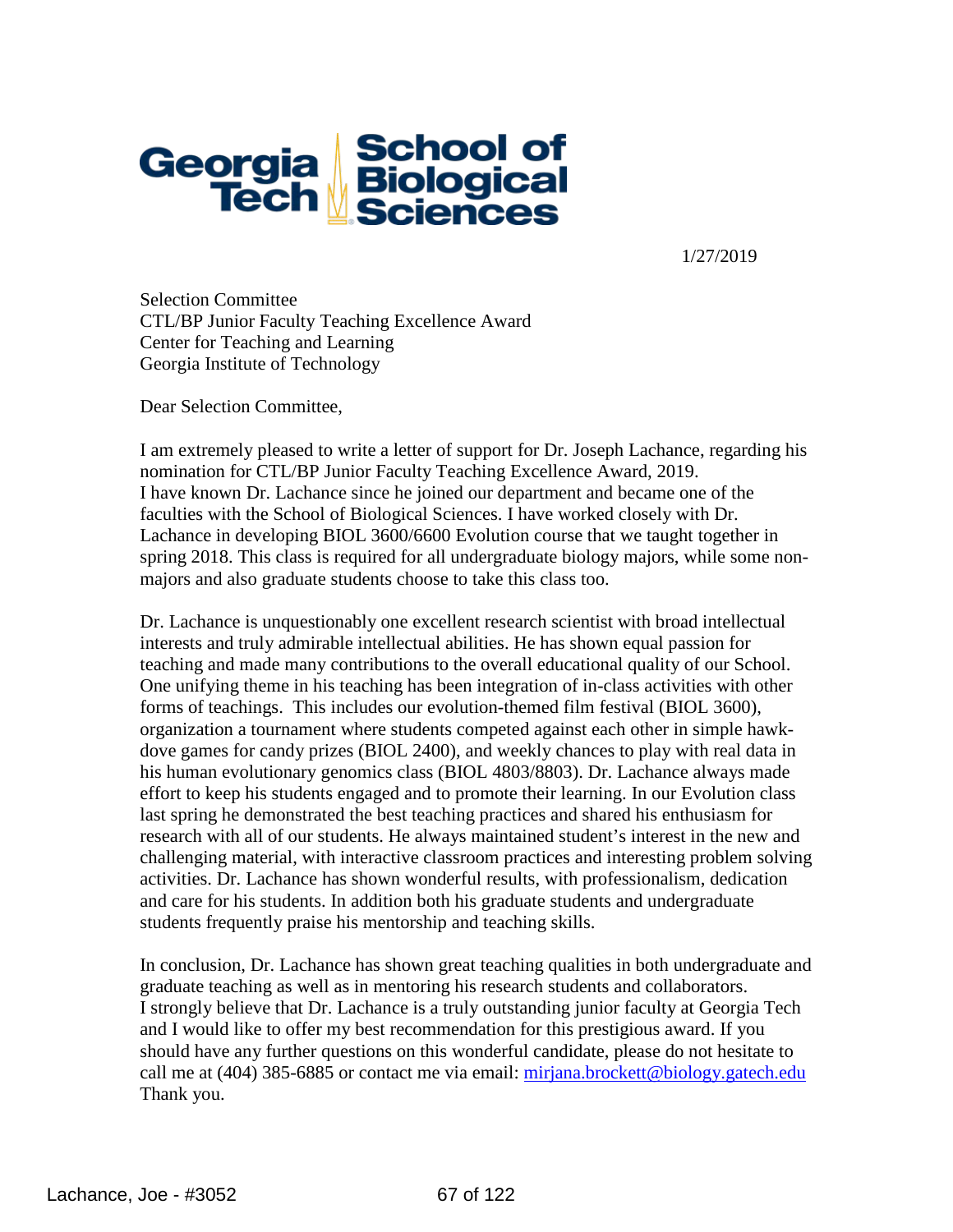Sincerely,

Mirjana M. Brochett

Dr. Mirjana Milosevic Brockett

Senior Academic Professional School of Biological Sciences Georgia Institute of Technology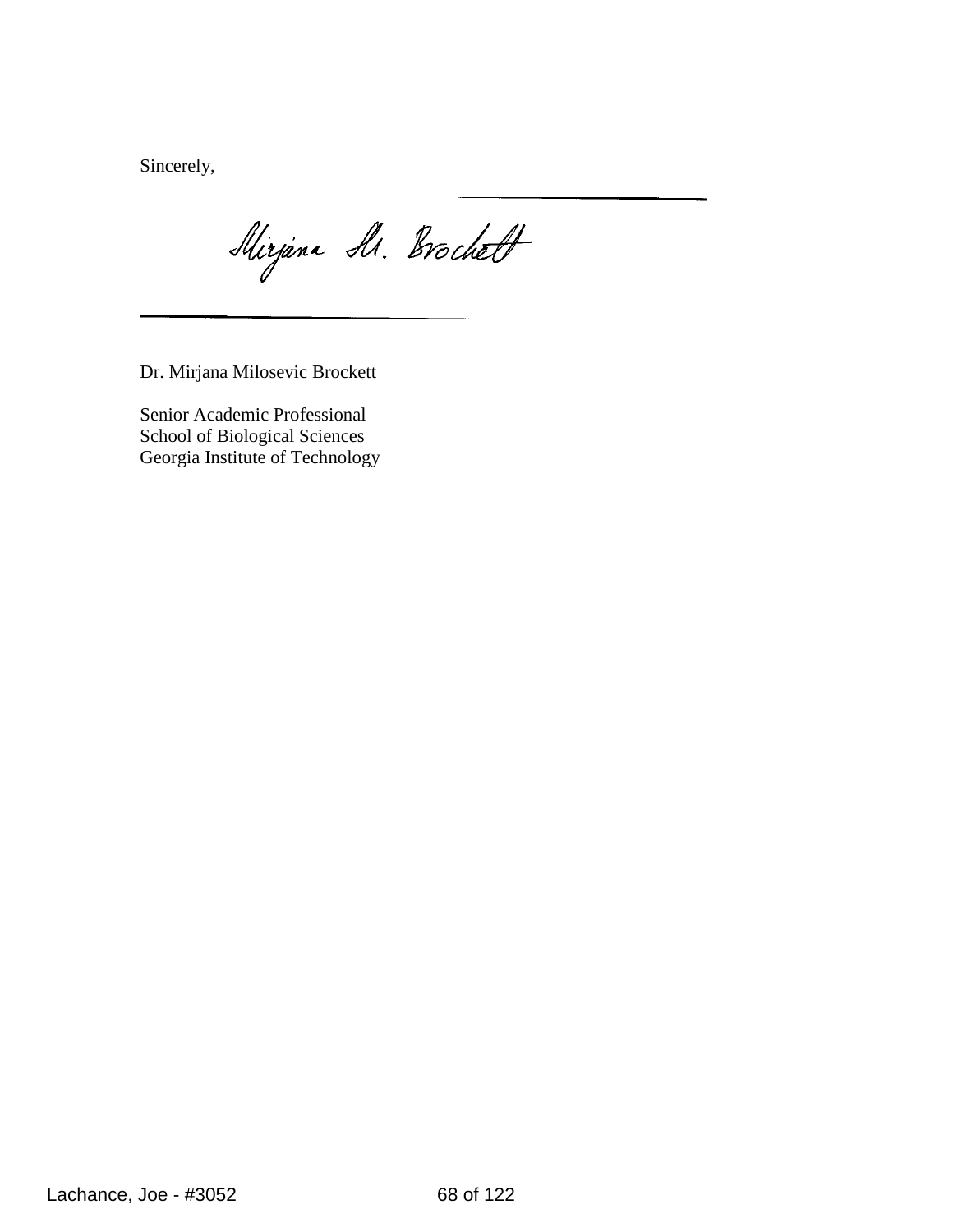Dear CETL Teaching Award Review Committee,

I highly nominate Dr. Joe Lachance for the CETL Teaching Award as he has proved himself an immense resource to me both as a student and as a scientist. I met Dr. Lachance in the Spring of 2017 as an undergraduate student in his Biological Math Models course, and have since graduated into the School of Biological Science's PhD program, where Lachance continues to be a fundamental character in my studies. I would like to take any opportunity to celebrate the work Dr. Lachance does to inspire students across the School of Biological Sciences while he maintains a rigorous scholarship in population genetic modeling.

As the Biological Sciences is generally bifurcated between the field sciences and modeling sciences, I did not have much contact with Dr. Lachance before I enrolled in Lachance's Math Models course (BIOL2400) in my last semester as an undergraduate at GT. Lachance turned what is a generally an intimidating course for biology students into an accessible and enjoyable course that left students with some tools to jump into one of the fastest growing fields of biology. Though I've always been more interested in field research, this course showed me how valuable modeling can be across biological systems and how modeling can be used in tandem with experimental data to create more compelling argument. Lachance went above and beyond what most would have done for this course as he really believes in his students and in the importance of having some foundation in modeling.

In a department that can feel cold and insular, Lachance has made himself widely available for students regardless of background or issue. Lachance opens his lab to the broader community every February for Darwin's birthday party, where he hosts a community gathering to eat peppered moth cookies and discuss the many ways Darwin continues to impact our lives.

Dr. Lachance continues to strongly impact my life as a graduate student: Dr. Lachance is an important resource for staying up to date in technology and anticipate technology needs on a 3-5 year period as graduate students prepare themselves for post-graduation. Dr. Lachance makes himself available for students to bounce ideas off of and to plan through any number of issues. I interviewed with Dr. Lachance when applying to graduate school at Georgia Tech, and sitting with Dr. Lachance reviewing student expectations was my least nervous period over the course of three interview days. Dr. Lachance is strongly involved in the GT's seminal Bioinformatics and Quantitative Biosciences and Dr. Lachance works to combine state of the art programming ability to population genetics projects with great potential benefits for a number of current and ancient human genetic problems.

Dr. Lachance continues to show up for practically all Biological Sciences community event and remains the most reliable professor in the department. Lachance's availability and respect for his students makes him vital across the department.

Most Sincerely,

Drake Lee-Patterson PhD Student, Biological Oceanography Lab Georgia Institute of Technology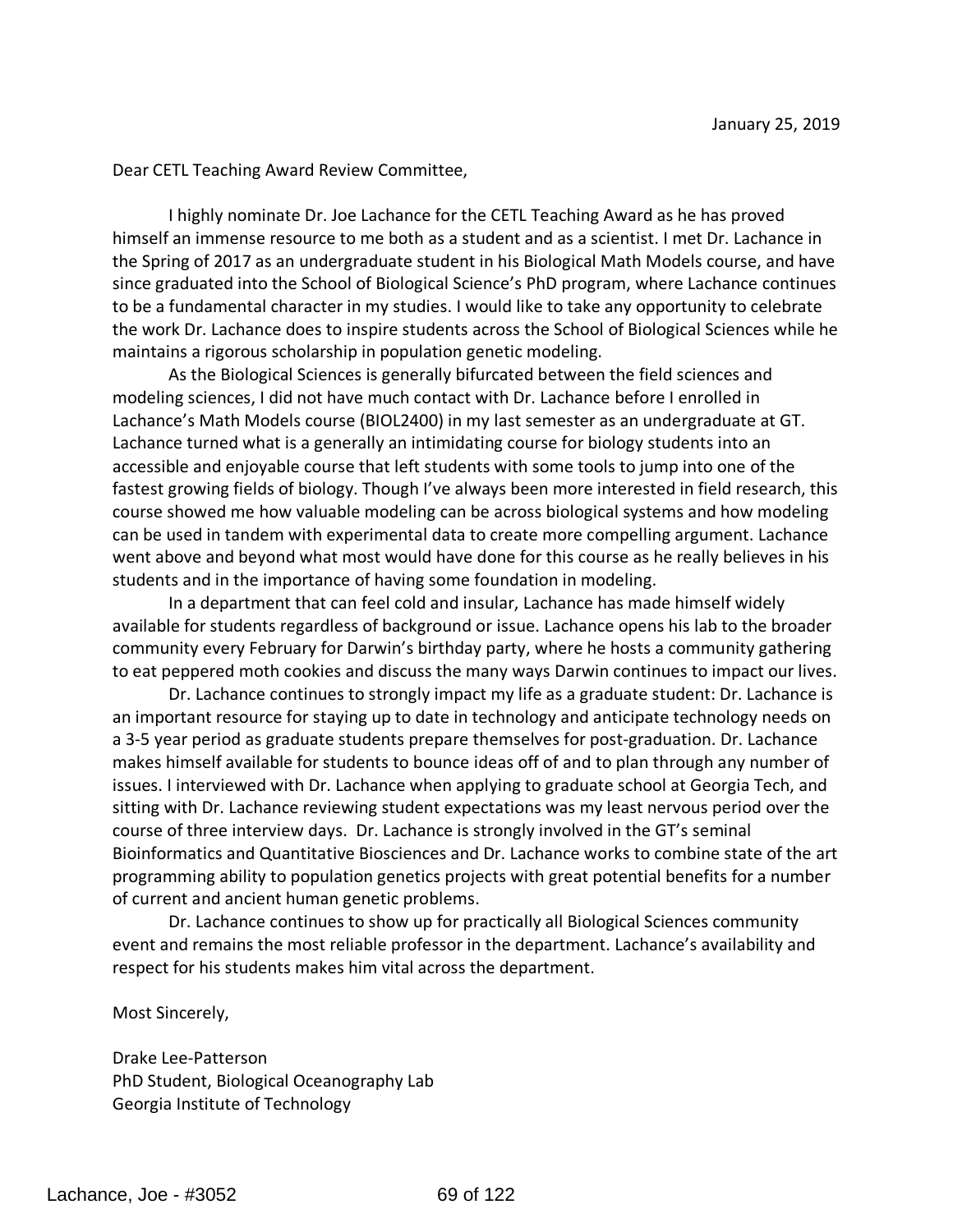#### January 18, 2019

#### Attn: CTL/BP Junior Faculty Teaching Excellence Award Committee

It is my distinct honor and privilege to write this letter of support for Dr. Joe Lachance. During my time at Georgia Tech, I have been lucky enough to take two classes with Dr. Lachance, Math Models in Biology and Introduction to Evolution. Both classes were required for my degree and could have been the kind of classes that you just have to labor through, but Dr. Lachance helped to make them not just bearable but enjoyable.

One of the ways he did this is with his clear passion for teaching and his enthusiasm for all of the subjects I've seen him teach, regardless of if they are part of his area of expertise or not. He brings in real-life examples and has numerous stories from his own life and experiences that he is willing to share with his students, and these all serve to make students relate to the material and remember it better. Dr. Lachance also designs in-class activities that serve as direct applications of the course material. I have had many classes where the activities were either not helpful or felt like excessive busy work, but all of the work I did in and for Dr. Lachance's classes helped me retain the material and review the concepts we were learning about.

Dr. Lachance's classes have also given me and my peers unique opportunities to exercise our creativity with what we were learning. Two of the most memorable and enjoyable projects I have done at Tech have been in the classes I took with Dr. Lachance. In Math Models in Biology, my partner and I were given the conceptual tools we needed and encouraged to create a model for the wild hypothetical of "if the human population had to start over on another planet, how much diversity would need to be in the founding population to keep heterozygosity and species fitness high?" It is the kind of crazy hypothetical situation that in any other context, my classmates and I would have discussed briefly before moving on. But instead, we built an entire model around it, and I still remember the concepts we used for the project. Without Dr. Lachance's guidance and encouragement, my partner and I never would have tried to conquer such a nebulous idea let alone succeeded. In Introduction to Evolution, Dr. Lachance designed a project based around an actual evolution film festival wherein groups of students had to create video projects on topics covered in the class and then we had an in-class film festival where everyone voted on the best videos. It was by far, my favorite video project I have ever done, and it gave me and my peers an opportunity to push the limits of our creativity while also delivering real, informative content.

Dr. Lachance is also one of the most approachable professors I have ever had. He is effortlessly kind and engaging, and he makes sure his students know that he is available for them. When I went to review a test I did not do particularly well on with him, he was extremely encouraging and took the time to explain all of the problems I wanted to discuss. He also asked me about my education and career goals and gave me open, honest advice. Dr. Lachance clearly displays care for his students above and beyond what I expected from him and what I have gotten from most of my other professors. He is also one of the few professors I would still feel comfortable going to for help or advice even though it has been a year since I have been in one of his classes.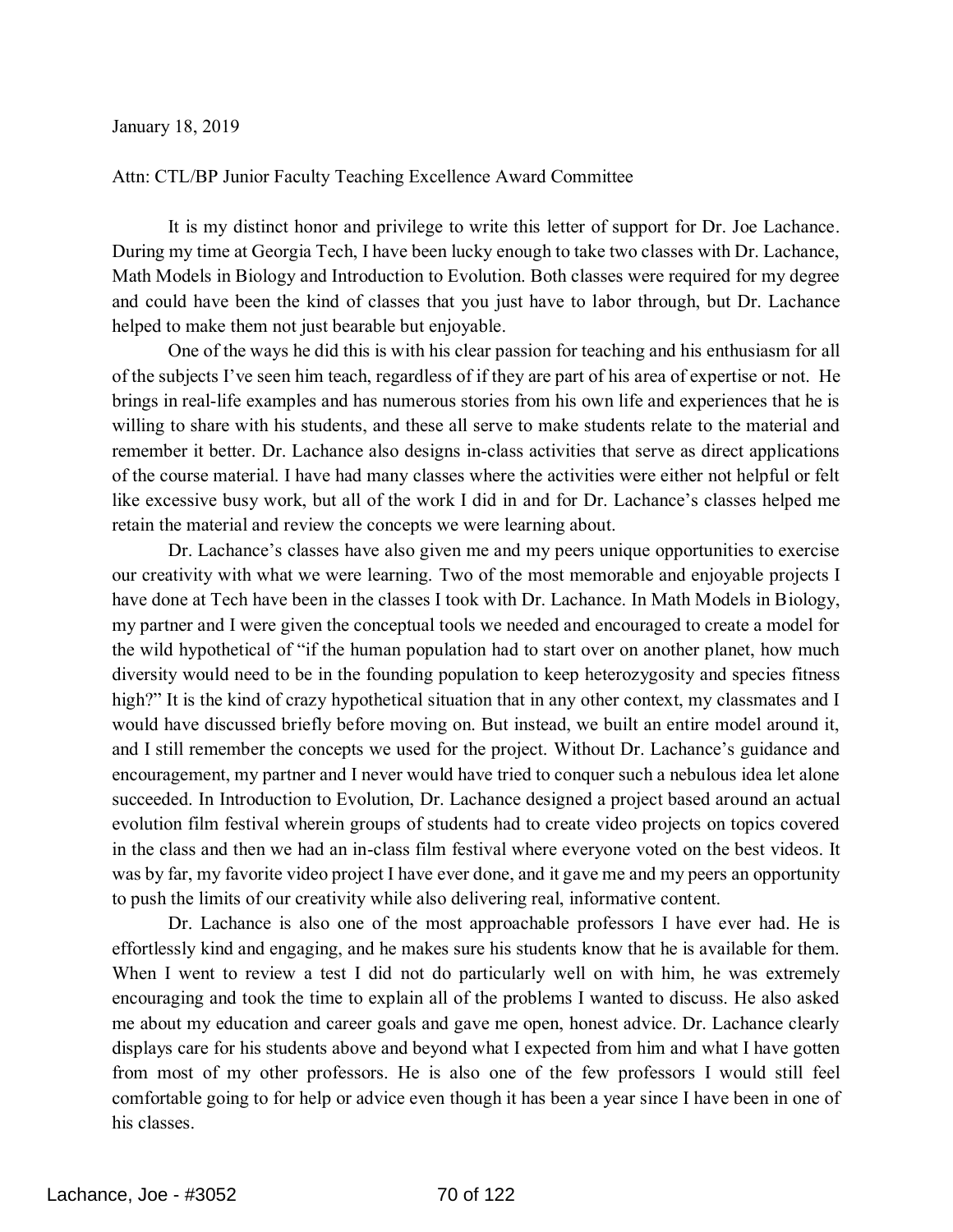Overall, Dr. Lachance is an exemplary professor who goes out of his way to express his vested interest in his students' achievements and well-being both within the classroom and beyond it. He is one of the best professors I have had throughout my four years at Georgia Tech, and I hope he receives your full consideration for this award.

Sincerely,<br>MWU MW

Amelia Melas Biology - Georgia Institute of Technology 2019 Undergraduate - School of Biological Sciences (678) 899-0131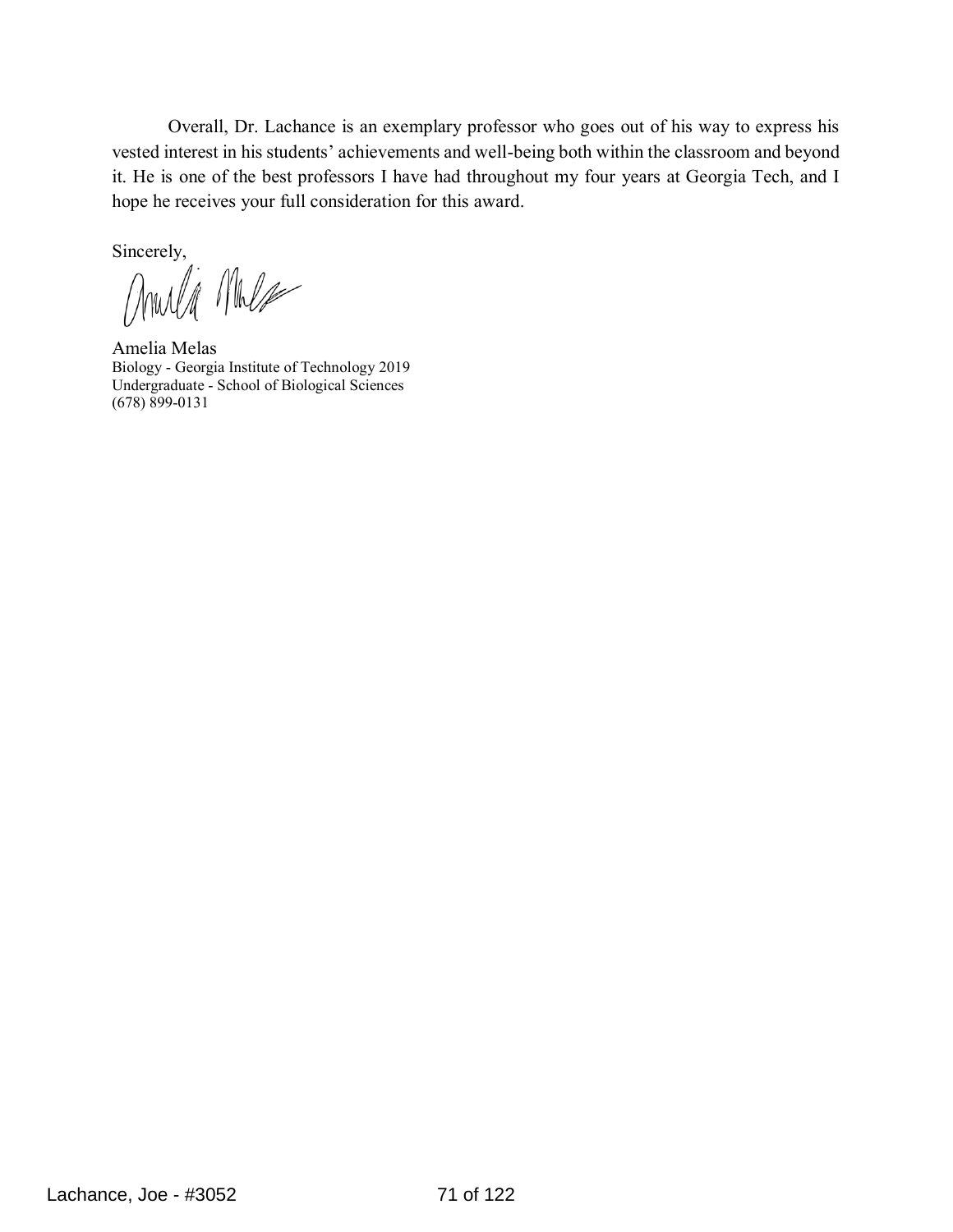#### **22nd January 2019**

Dear CTL Selection Committee,

I enthusiastically write you this letter of strong support for Dr. Joseph Lachance in his nomination for the CTL/BP Junior Faculty Teaching Excellence Award. My undergraduate experience with Dr. Lachance stems from my time in his *Math Models of Biology* class, as well as my time researching genetic disease risk across global populations with him for multiple semesters. We seldom have the opportunity these days to recognize those that help shape the person you become after undergraduate schooling ends. For this reason, I truly hope that I can express the qualities in teaching and personal connections that Dr. Lachance exhibited to help achieve the success that I've had.

The class that I took with Dr. Lachance was an eye-opening experience for me. Admittedly, I despised math when I was younger. It was difficult for me to grasp mathematical concepts without them visually demonstrated, and the nature of undergraduate classes to that point for me was unforgiving in terms of patient professors. Naturally, I was nervous on that first week of *Math Models of Biology*. However, my fears were unwarranted because within 20 minutes of Dr. Lachance speaking about the course, I knew I was in good hands. Here was a man who was so enthusiastic not only about the topics in the class itself, but the opportunity to *teach* them to us. This passion and enthusiasm were the reasons I looked forward to attending that class—it was an effort to find the same enthusiasm and understanding that he himself clearly had found. And the simple truth of the matter is that I *did* find it. However, the only reason I was able to love this class was because Dr. Lachance was an excellent teacher himself. He was patient enough and understanding enough to recognize that people learn at different speeds and through different mediums. As a result, he was always available for consultation and would never hesitate to go over difficult concepts again in class. In addition, he deployed various methods in which he taught the class (traditional whiteboard, to in-class group activities, to exploring casestudies, to video demonstrations). More than that, the clarity of his lessons was refreshing. It was evident that he took time before classes to go over *how* he would be teaching and to make sure that his lecture was concise and clear so that everybody would understand it. I was able to use what I learned from his class and apply them to other classes, which helped my grades overall and I have no doubt that other students benefited as well.

I was honored when, upon completion of this course, Dr. Lachance asked me to interview for an undergraduate research position in his lab working with population genetics. After my experience in his class, I did not hesitate to interview and agree to join his lab. I can confidently say that joining the Lachance Lab was the most important decision I made in getting to where I am today. The most important lessons about my future goals and the science-world in general came from his lab. For example, prior to joining his lab, I had very little experience in coding, managing "Big Data," writing papers, conducting true research, and scientific writing. It was Dr. Lachance that that emphasized these skills and taught me the essentials of them. For someone who had little experience in this, knowing I was going to learn from someone like Dr. Lachance made me very excited. And I did learn (was there ever a doubt with Dr. Lachance teaching me?). In fact, the first two questions for my current job at the CDC were, "Do you know how to code?"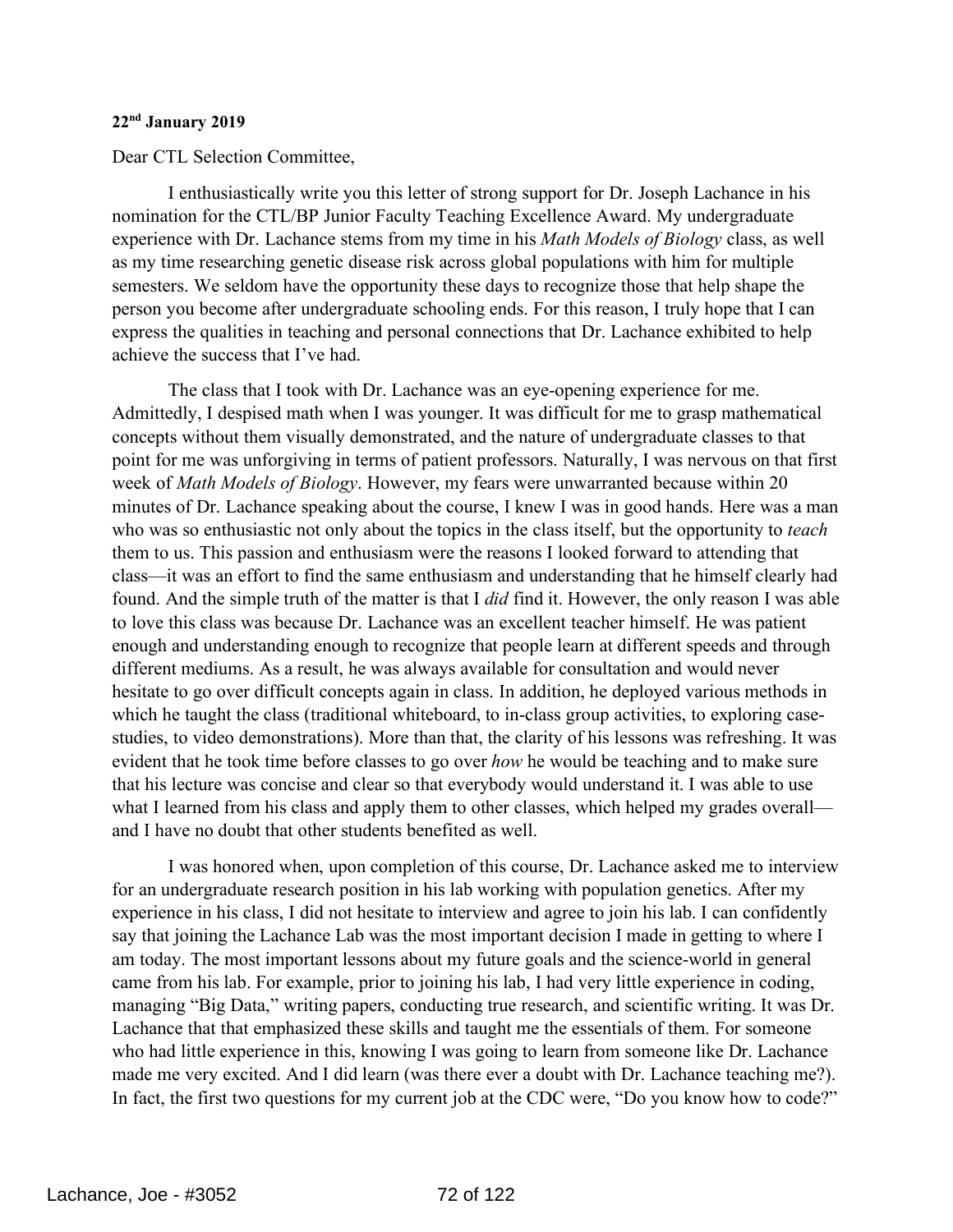and "Do you excel at managing Big Data?" Before joining his lab, those two topics were not something that I ever thought I was going to be interested in, let alone good enough to land a job with. But it was a side of science that was missing from my life until then! Dr. Lachance employed the same enthusiasm, passion, and patience to his research that he did with his teaching—for that reason his students, myself included, benefited so greatly from his lab after moving on.

I could continue to rave about the teaching skills of Dr. Lachance in the classroom and lab, but it was his characteristics as a *person* and willingness to emphasize being a friend as well as mentor that sets him apart from other professors that I had. He was always willing to talk and be a soundboard for any problems or concerns that I had during my time at Georgia Tech. It didn't matter how busy he was, or how small the concern was—he would always take the time. The conversations didn't necessarily have to be about something important like school or work. It could have been soccer (and we could talk for *hours* about that), an interesting show, or simply how I was doing that day. Those types of questions and conversations exposed a side of a man that really cared about the people he taught and worked with. That's exactly the type of person you would want as a mentor. And that's exactly the type of person Dr. Lachance is. This allowed for more comfortable experiences when coming to him for help and advice, further demonstrating how effective he is as a mentor for young students.

Dr. Lachance deserves this award. His ability in terms of preparation and clarity in teaching are noteworthy, and stood out as above others in my time at Georgia Tech. His dedication to mold those he mentors in his lab to be better prepared for the workforce after school shows how forward-thinking and attentive he is. But his desire and success at connecting with students (myself included) at a personal level truly sets him apart from many others.

I wholeheartedly support his nomination for the CTL/BP Junior Faculty Teaching Excellence Award.

Sincerely,

**Kane Patel**

PulseNet Reference, Outbreaks, and Surveillance Team (PROST) Centers of Disease Control and Prevention (NCEZID/DFWED/EDLB) Email: npe2@cdc.gov / patel.kane@gmail.com Office: 404-718-1509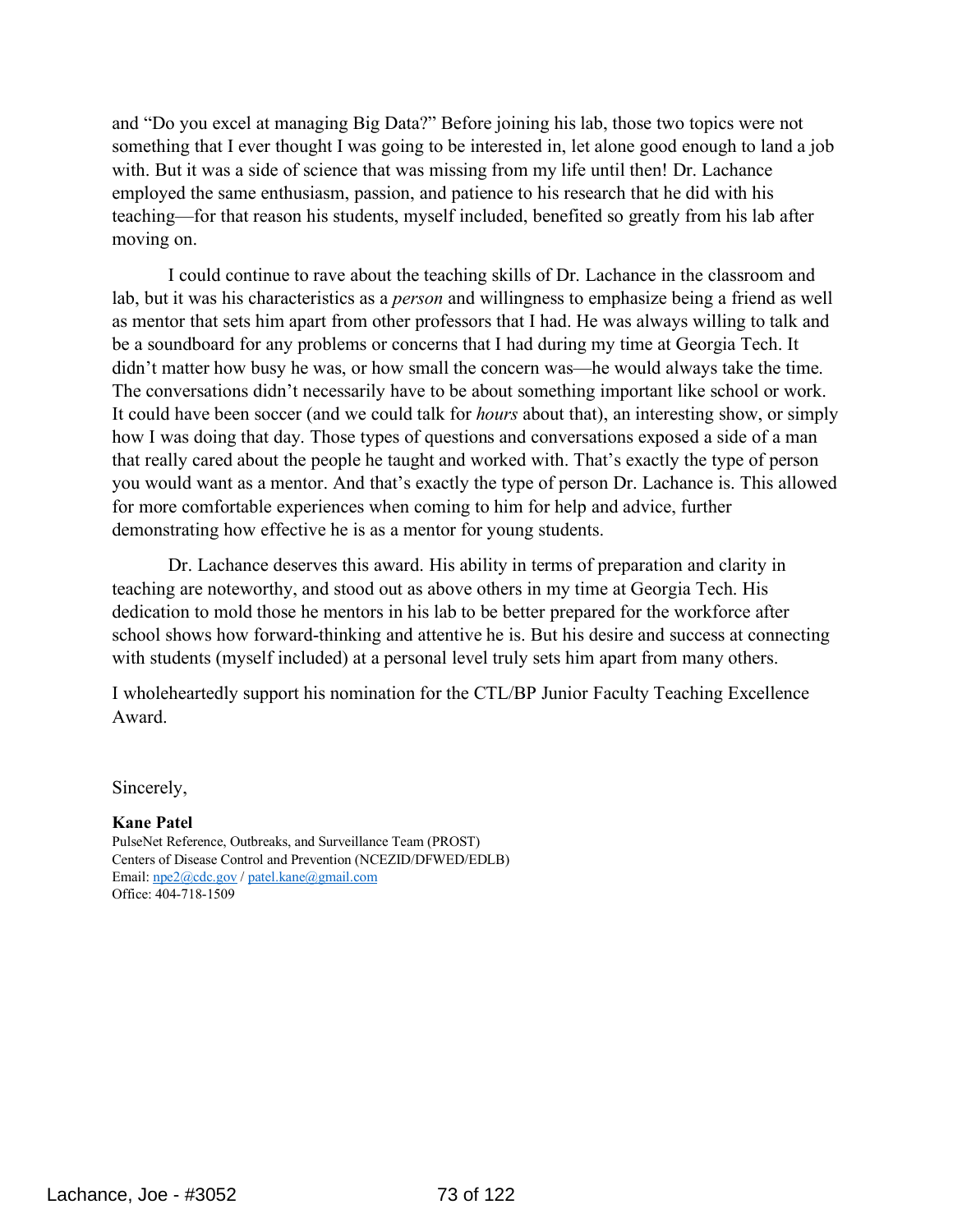Dear members of the selection committee:

It is my pleasure and honor to write this letter in support of Dr. Joseph Lachance for the CETL/BP Junior Faculty Teaching Excellence Award. I was a student in his course BIOL8803 (Human Evolutionary Genomics) in the Fall of 2017. In the time that I've known him, Dr. Lachance has been an extremely approachable and helpful educator. Through his class, I got acquainted with seminal literature and important concepts in the field of evolutionary genomics - a field that is closely related to the concentration of my PhD research.

While I was taking the course, the lectures were a mix of core lectures (where Dr. Lachance explained different essential concepts from human evolutionary genomics) and paper presentations by students followed by discussion. The core lectures were informative and Dr. Lachance created an environment in class where it felt safe to ask questions. He would always be extremely clear in his response and often bring up relevant literature that would help students better understand the subject matter. The papers for discussion were well scheduled and helped in building an understanding of the evolution of the field itself. I picked a research article that was particularly challenging for me, but Dr. Lachance was accommodating and supportive whenever I had questions while preparing my presentation. During student presentations, Dr. Lachance provided encouragement and positive feedback to the presenter and other students who would ask questions. He would also lead the discussion into the broader implications and impact of the literature, often drawing from his own experience. I find myself constantly using the concepts I learned during Dr. Lachance's course in my own research. These concepts help me in evaluating my own hypotheses and in reading new literature from the field.

Along with teaching a well-designed course that was aimed at familiarizing graduate students with human evolutionary genomics, Dr. Lachance is extremely approachable. This is an immense quality in an educator. As a student, it made me feel comfortable in asking questions and discussing opinions, thereby making the entire course far more pleasant.

During my time at Georgia Tech, my lab has been on the same floor as Dr. Lachance. I constantly keep running into him and it is always a welcome experience. I have occasionally discussed some ideas with him and asked him questions about hypotheses I come up with. He continues to be a fantastic resource.